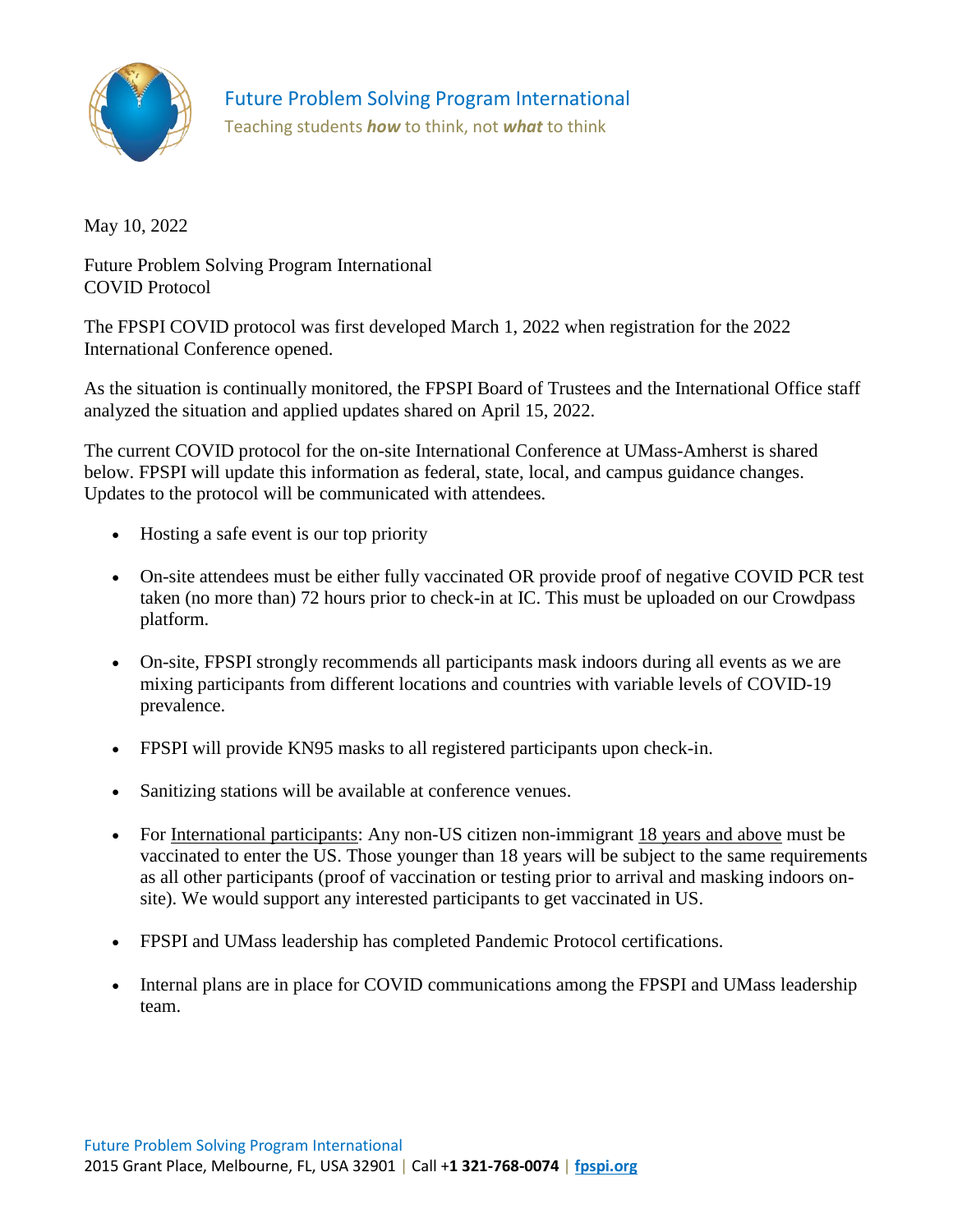

## **Safety Protocol Prior to On-Site attendance**

- Participants attending will be required to upload vaccination information or proof of negative COVID PCR test 48-72 hours prior to attendance in a confidential portal CrowdPass to ensure privacy.
- [As of Apr 4:](https://www.cdc.gov/coronavirus/2019-ncov/travelers/proof-of-vaccination.html) CDC requires all international travelers to US 18 years and above to provide proof of full vaccination. Those younger than 18 years are exempt.

## **On-site registration**:

- All participants will be provided a KN95 mask upon arrival on campus.
- All participants will be provided contact information for Pandemic Compliance Advisor to access while on-site if COVID symptoms are present.

## **During International Conference**

- If anyone experiences severe symptoms at any point (trouble breathing, chest pain, disorientation, etc.), call 911
- If participants feel sick or experience symptoms of fever, cough or have been exposed to someone with COVID-19, contact Pandemic Compliance Advisor (phone + email will be included in registration packet)
	- $\circ$  Pandemic Compliance Advisor will ensure availability of  $\sim$ 200 rapid antigen tests on-site to be used on demand
	- o [Per CDC protocols](https://www.cdc.gov/coronavirus/2019-ncov/your-health/quarantine-isolation.html) (subject to change), we would place individuals meeting criteria below in isolation facilities identified by UMass. All will be required to continue masking
		- For fully vaccinated person, isolate if they have symptoms or test positive. Need to mask indoors around all others.
		- For unvaccinated person, isolate if they have been exposed, have symptoms, or test positive. Need to mask indoors around all.
- UMass has identified a nearby building in Southwest housing complex available for use as isolation facility. If these rooms are needed, FPSPI will be billed at the regular nightly rate (plus linen). **It would be up to the individual teams to provide chaperoning, meals, and any other needs for any students who have to move into these isolation/quarantine rooms**.